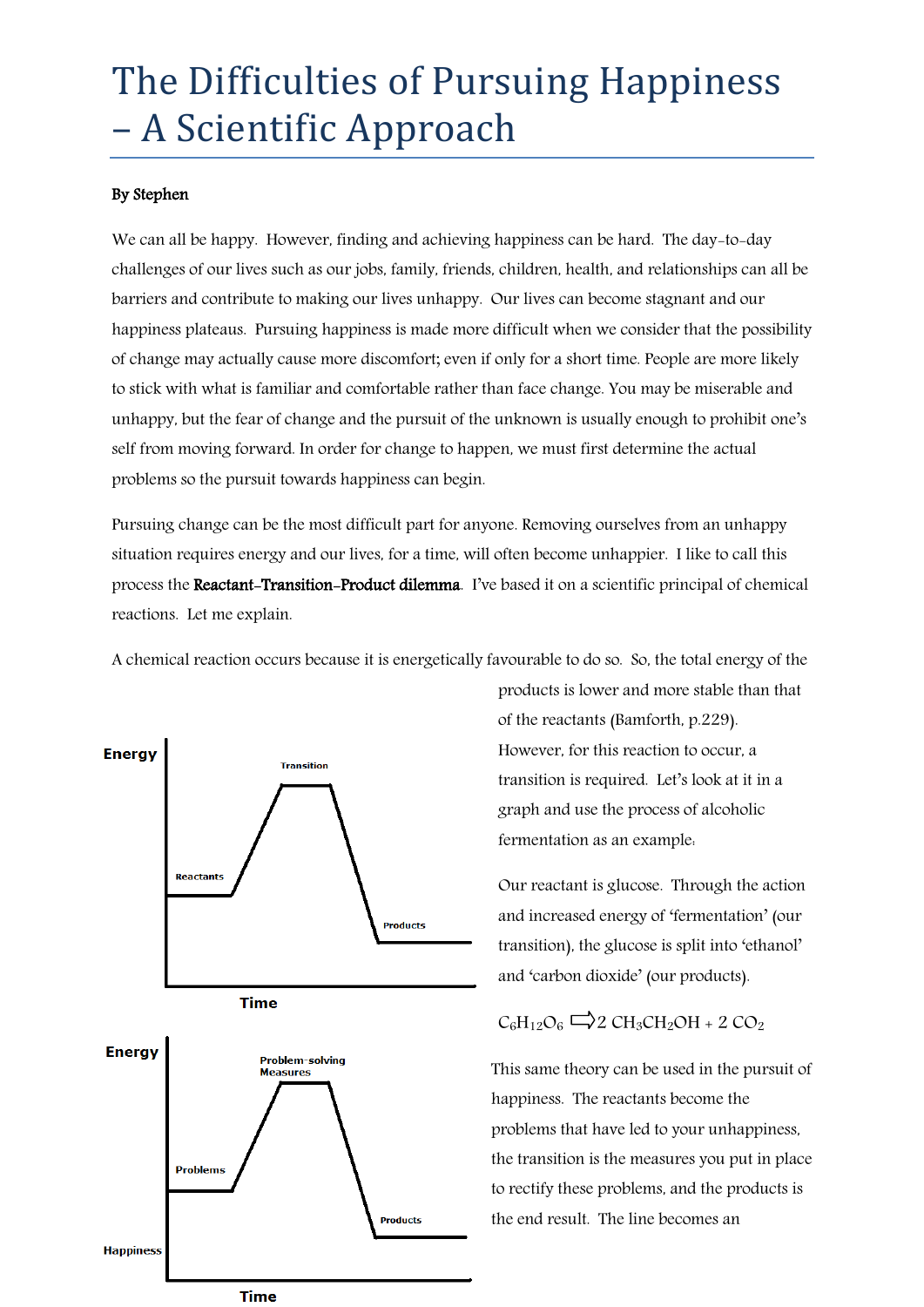indication of not only your output of energy, but your happiness as well. The dilemma: by taking measures to improve your happiness, our level of happiness may drop further. However, with the strength and resolve to improve your situation, you will find happiness.

This brings me to my real life example. Several years ago, I was having a conversation with two friends about their respective relationships. Both had been in unhappy relationships for several years. Sarah wanted her boyfriend of five years to show more affection, contribute to their household and to finally propose. Bianca wanted her boyfriend of three years to get off the couch (and the Playstation) when she got home from work, to contribute to their household and to treat her with care and warmth. Both were in the pursuit of happiness, but neither was getting what they wanted and deserved – they were miserable.

After discussing the problem, we moved on to discussing how they believed they could rectify the problem. Bianca was fiery and proactive – she was determined to tell her boyfriend what needed to change and that if it didn't, their relationship was finished. Sarah was less enthusiastic. She started to make excuses for her boyfriend, told us that he would mature soon, that she really was happy. She clung on to the promises he had made in the past and the fear that if she told her boyfriend how she felt their relationship would end and the previous five years would have been a waste. Never did it occur to Sarah that she could find someone better.

Bianca confronted her boyfriend and told him her feelings. Soon after, they broke up. This was difficult for Bianca, they had been together for three years. In the pursuit of happiness, she was giving up the security, comfort and convenience of the relationship. When combining this with all the other aspects of her life (job, family, mutual friends, health), it was tough for Bianca. But Bianca had the necessary strength and resolve. Soon after, she met someone else more suited than her exboyfriend. Several years on, they are now happily married.

Sarah did nothing. She decided she was content to be unhappy. Her boyfriend has not changed and four years on, he has not grown up, nor does he show her the affection she craves (and he still hasn't proposed). Sarah is still miserable.



## Bianca vs. Sarah

If we compare the two ladies using our graph, we can see who made the better choice. Sarah (the red line) was marginally happier to start with; however, she took no action and her happiness has steadily declined ever since. Furthermore, she has gradually had to exert more energy.

Conversely, Bianca (the blue line) decided to make a change for the better. Initially, this decision meant she became unhappier and